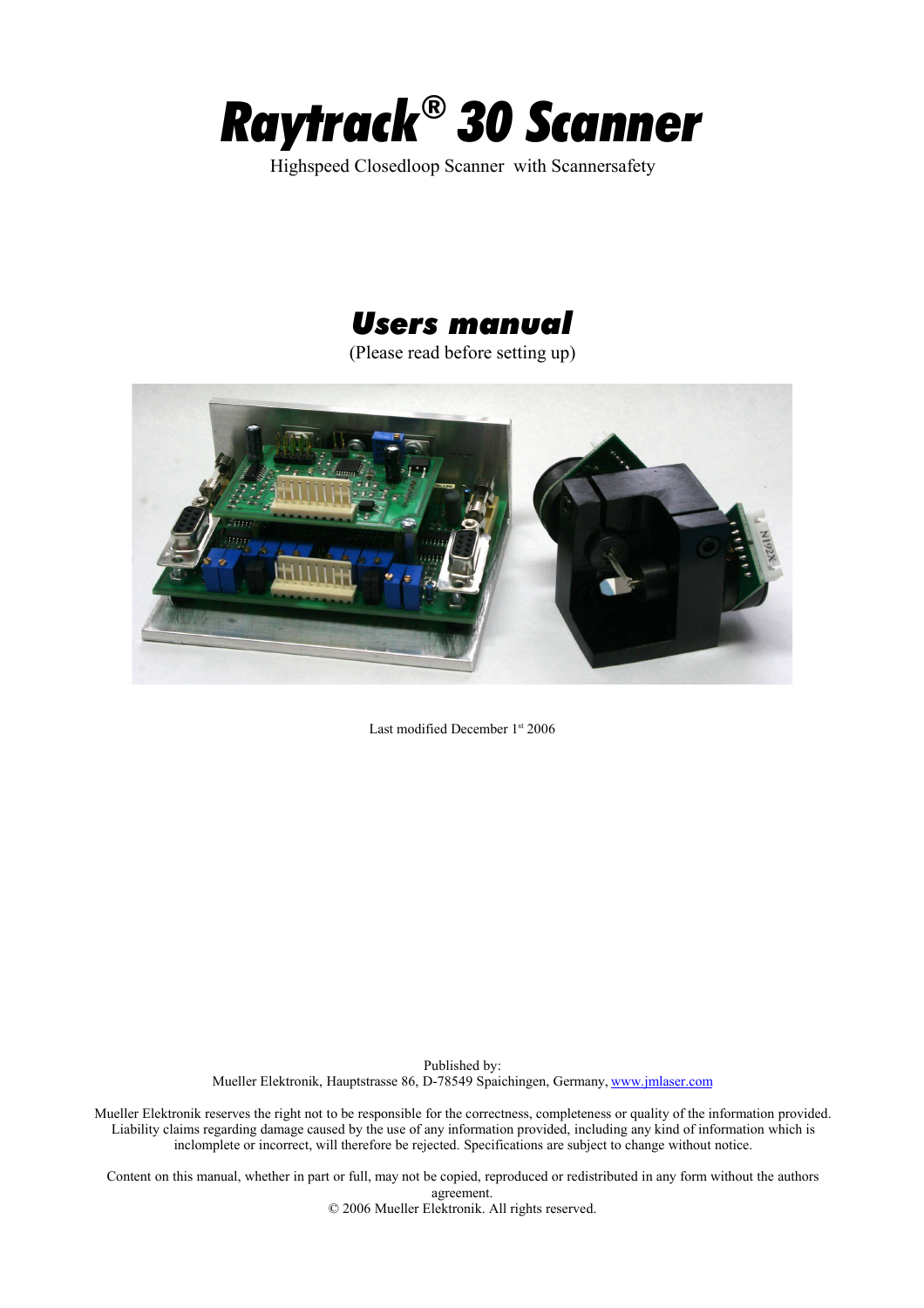# **Contents**

| $\mathbf{1}$<br>1.1<br>1.2 | <b>Description</b><br>Features and technical data<br>Package contents | Page 3  |
|----------------------------|-----------------------------------------------------------------------|---------|
| 1.3                        | Operating conditions and responsibility                               | Page 4  |
| 1.4                        | First setting up                                                      | Page 5  |
| $\boldsymbol{2}$           | <b>Signal connections</b>                                             | Page 6  |
| 2.1                        | Powersupply                                                           |         |
| 2.2                        | Input signals                                                         |         |
| 2.3                        | Inverting jumpers                                                     | Page 7  |
| 2.4                        | Safety signals                                                        |         |
| 3                          | <b>Adjustment controls</b>                                            | Page 8  |
| 3.1                        | Function of drive controls                                            |         |
| 3.2                        | Function of feedback controls                                         |         |
| 3.3                        | <b>Factory settings</b>                                               | Page 9  |
| $\overline{\mathbf{4}}$    | <b>Setting up deadjusted drivers</b>                                  | Page 10 |
| 4.1                        | Note on scanspeed                                                     | Page 11 |
| 5                          | The scannersafety                                                     | Page 12 |
| 5.1                        | Features                                                              |         |
| 5.2                        | Description of operation                                              |         |
| 5.3                        | Responsibility                                                        | Page 13 |
| 6                          | <b>Connections scannersafty</b>                                       | Page 14 |
| 6.1                        |                                                                       |         |
|                            | Intensityinput                                                        |         |
| 6.2                        | Colorsignals                                                          | Page 15 |
| 6.3                        | Safety-Off Jumper                                                     |         |
| 6.4                        | Sensitivity                                                           |         |
| 6.5                        | <b>Status-LED Green</b>                                               |         |
| 7                          | <b>Overload protection</b>                                            | Page 16 |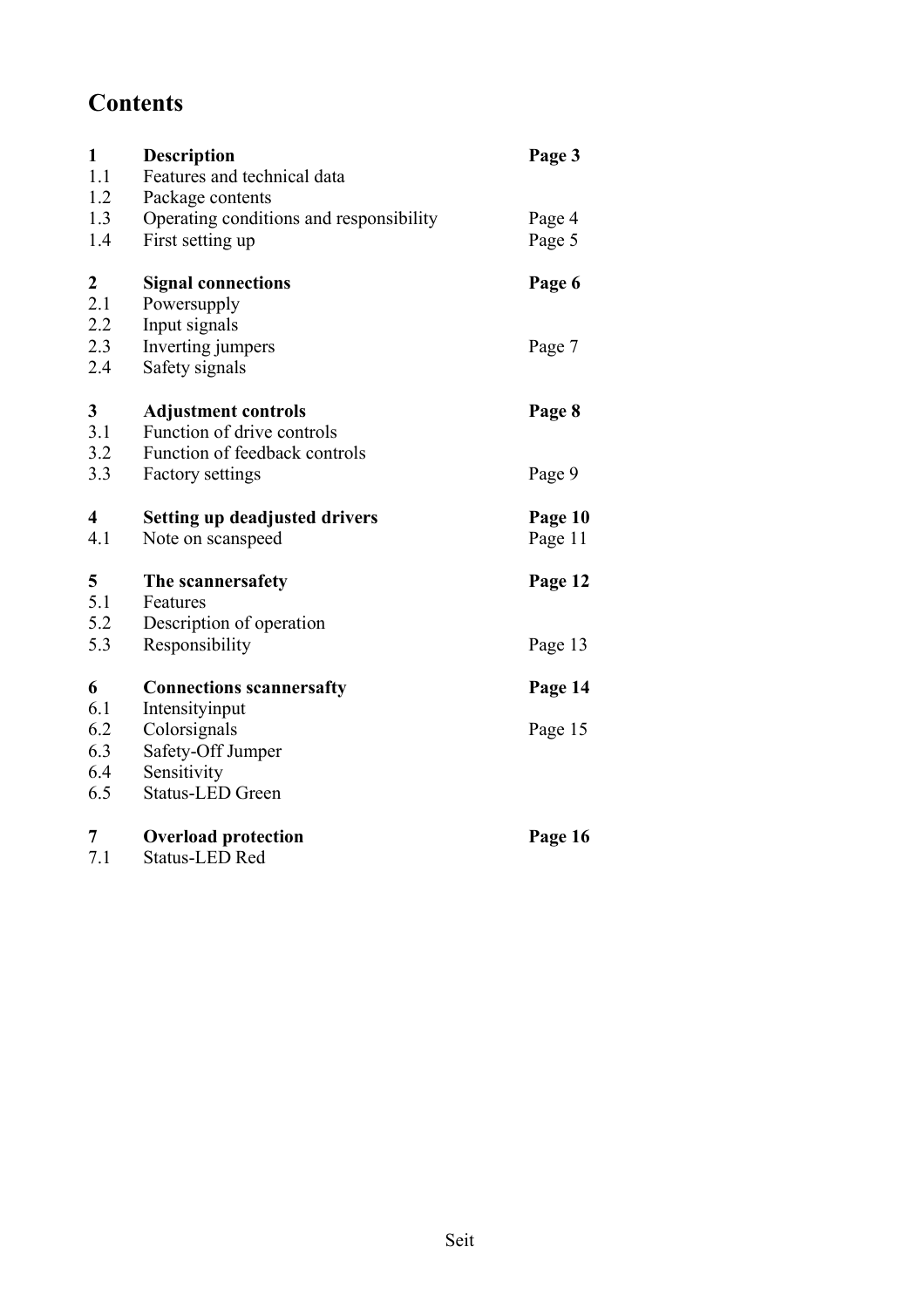# **1 Description**

The scanner Raytrack 30 was specially designed for higher accurate graphics projection. Thanks to its deflection angle of up to 60 degrees optical, it can also be used for spectacular beamshows. The Raytrack-technology offers a compact scanningsystem including a scannersafety. This eliminates the need of adjusting signals for external safety circuits.

#### **1.1 Features and technical data**

- Deflection angle up to 60 degrees optically
- Scanspeed  $\sim$ 30kpps (ILDA)
- · Dielectrical coated highpower mirrors
- Mirrosize 5 x 10 mm
- Closedloop galvos with massive galvo mount
- Compact driver for 2 galvos  $(X/Y)$  100 x 80 x 45 mm
- Supply voltage  $+/-24V$  DC (min.  $+/-18V$  to max.  $+/-30V$  DC)
- Overtemperature shutdown
- Undervoltage protection
- Protected when one single power supply voltage is missing
- Overload protection by intelligent current monitoring
- Additional overcurrent protection by fuses (galvocoils)
- Differencial input signals  $+/-10V$
- Signal inverting by Jumpers
- Maximum signal (Size) adjustable
- · Driver controls for Servogain, LF-Damping, HF-Damping
- Galvofeedback controls for movement angle, offset and linearity
- DSUB-connectors for connecting galvos (no special connectors)
- All pins for power supply and scanner signals located at front side
- Complete scanners afety as piggyback module
- 50 cm galvocables

### **1.2 Package contents**

The scanset includes the following components:

- · 2 galvos with mounted mirrors and galvomount
- 2 galvocables 50cm long
- 1 dual channel driver with scanners afety
- 2 connector cables for driver and safety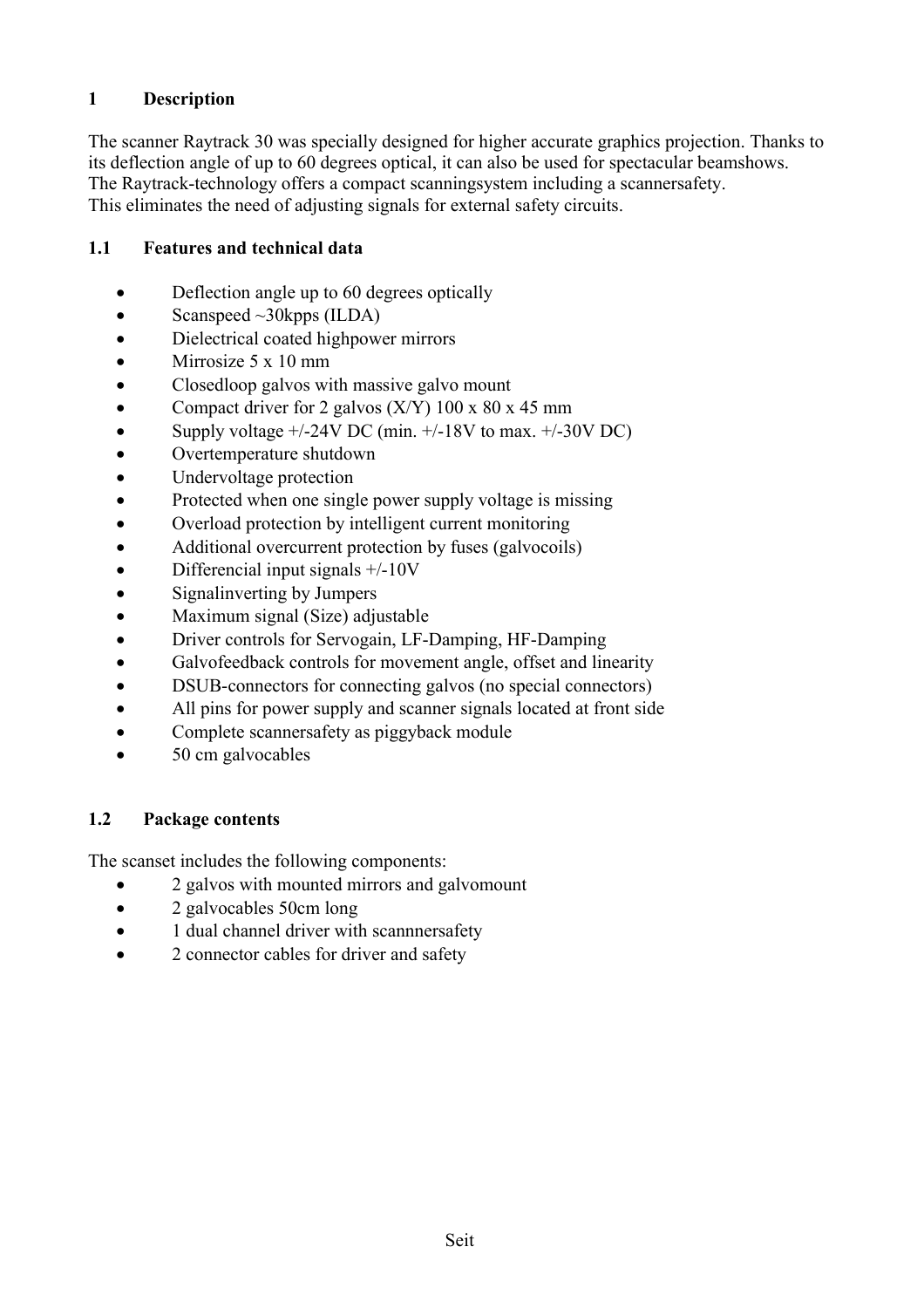# **1.3 Operating conditions and responsibility**

This product is not an electrical device ready to use.

It is a component, which requires additional components, installation and adjustments to run as a complete electrical apparatus. This product will form an apparatus, when installed in a housing, connected to a powersupply, and when all signals are connected.

For this reason, this product does not have to comply with the regulations of CE marking or WEEE. The product is designed and produced to meet CE regulations and all parts are RoHS conformal. When the product and all additional components are properly installed in a metal housing and all other components, like powersupples, are of high quality, the final apparatus will meet CEregulations very easy.

It is recommended to read this instruction manual completely before starting working with the product.

Warranty can be void due to mishandling.

The manufacturer excludes liability in case of any damages, which are result of mishandling or operation under unspecified conditions.

Also any liability claims regarding damage caused by the use of this product will be rejected.

The product should only be used under dry condition and 10<sup>o</sup>C to 35<sup>o</sup>C roomtemperature. An additional heatsink is required for operation. To ensure cooling, the attached mounting bracket must be mounted to a heatsink or the baseplate of the optical bench. The temperature of the aluminium bracket should not exceed 70°C.

The internal overtemperature shutdown will be triggered at 100°C at the poweramplifier. **The supplied mounting bracket will not be capable to cool the device stand alone!** When mounting the power parts (output amp and voltage regulators) **directly** to an external heatsink, there must be sure that the voltage regulators are isolated and there is a good thermal path to the heatsink. Use thermal conducting paste and/or silicon pads between the power amp and the heatsink.

Assembly, setting up and adjustments must be done by qualified persons only.

The galvos may never be operated without the galvomount, which acts as heatsink for the galvos. Overheated or burned galvos will not be replaced

The manufacturer excludes liability in case of the following damages, unless it is verifiable that damage existed when the product left factory.

- Wrong polarity of power supply voltages
- Supplyvoltage too high or unstabilized
- Damage as a result using the product beyond recommended operation conditions.
- Thermal galvo overload caused by excessive scanspeed or scanangle
- Damage caused by faulty driver adjustment or input signals beyond specified limits
- Damage caused by longterm operation near limits of the protection circuits.
- Damage caused by electronic or mechanical manipulations
- Damage caused by dust and corrosion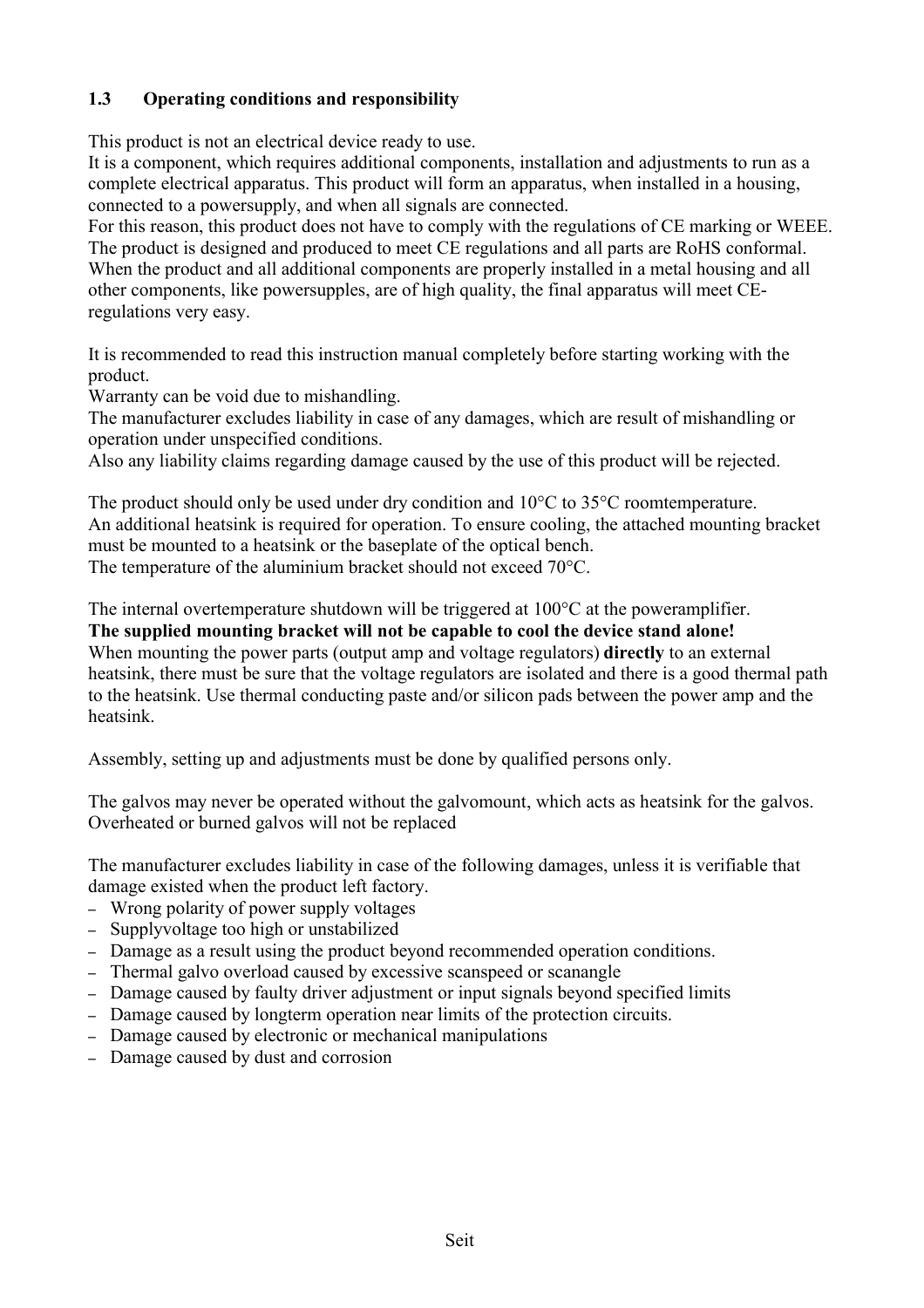# **1.4 First setting up**

Handle with care when unpacking components!

Surface mirrors are very sensitive. Do not touch mirrors when taking the galvos out of the package. Before switching-on the scanners, the user has to make shure, that shaft or mirror can be moved free and is not blocked.

When driving the scanners with blocked shafts, maximum current flows and will cause overheating on galvos and drivers.

Before applying power to the device, the galvos must be connected to the driver.

Never connect galvos at powered drivers! This will result in damage of the galvos. When setting up the first time, make sure that the Size controls are set to minimum (mechanical limit 'click' counterclockwise).

It is recommended to use symmetrical, stabilized DC-voltage of +/-24V for powersupply. The voltage must not be lower than 18V or higher than 30V. When using switchmode powersupplies, these should deliver 1A minimum current (better 1,2A).

#### **Important: This driver is not protected against wrong polarity of suppy voltage! Wrong polarity will damage the driver and also the connected galvos!**

**If both galvos will not move close to center position at power-on, or if there is noise or ringing, shut down the power immediately!**

**The on-board safety creates a short startup-delay (some fractions of a second), while doing initialization process. During this time, the galvos are unpowered and the red status-LED blinks several times.**

### **ESD-Precautions**

Parts of scanners and drivers are very sensitive against electrostatic discharge ESD.

### **Mirrors**

Do not touch the surface of the mirrors with fingers or tools. Coatings of mirrors are very sensitive.

### **Mirror cleaning**

The manufacturer does not recommend mirror cleaning and will not be obligated to replace scratched or broken mirrors free of charge.

If it is not avoidable to clean the surface of the mirrors, the user should proceed under the following instructions:

Dust particles can be blown away using compressed air.

Other dirt can be removed using acetone or alcohol and a cotton swab (Q-Tip) or lens cleaning paper.

Wet a cotton swab or piece of lens cleaning paper with a generous amount of reagent grade acetone and make a single swipe across the mirror surface, starting from the side of the galvo shaft. Repeat using a clean swab each time until you achieve best result.

Do not soak mirror with acetone.

Do not put too much pressure on the mirror.

Caution: Make shure that no solvent or acetone wets the galvo bearings!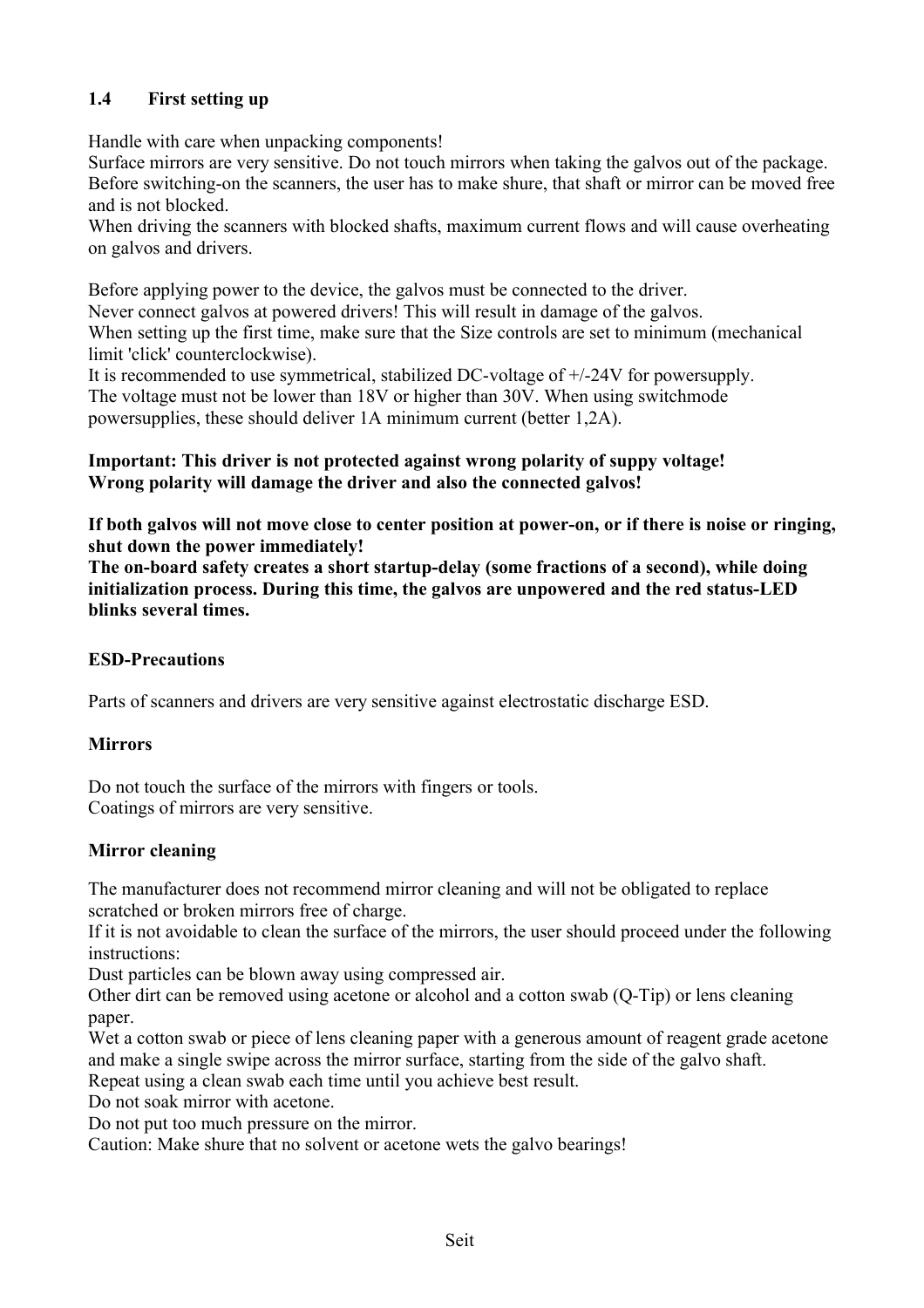# **2 Signal connections**





### **2.1 Powersupply**

The connectors for the symmetrical powersupply are located in the center of the 10pin main connector. Be sure to use right polarity! Left side  $= (-)$ , right side  $= (+)$ . All GND-pins are connected internally.

### **2.2 Input signals**

The two drivers are arranged symmetrical on the board, so all signal connections and adjustment controls are mirrored.

The inputs Input+ and Input- operate in symmetrical or differencial mode (ILDA), with an input voltage of max. +/-10V (differencial).

Should the inputs be used 'singleended', for example because the signal controller will not offer differencial signals, one of the inputs must be tied to GND.

Under normal conditions, Input- will be connected to GND and Input+ will be driven by the signal. When Input<sup>+</sup> is tied to GND and Input- is used as signal, the galvo movement will be inverted.

#### **Never let one of the inputs unconnected or floating!**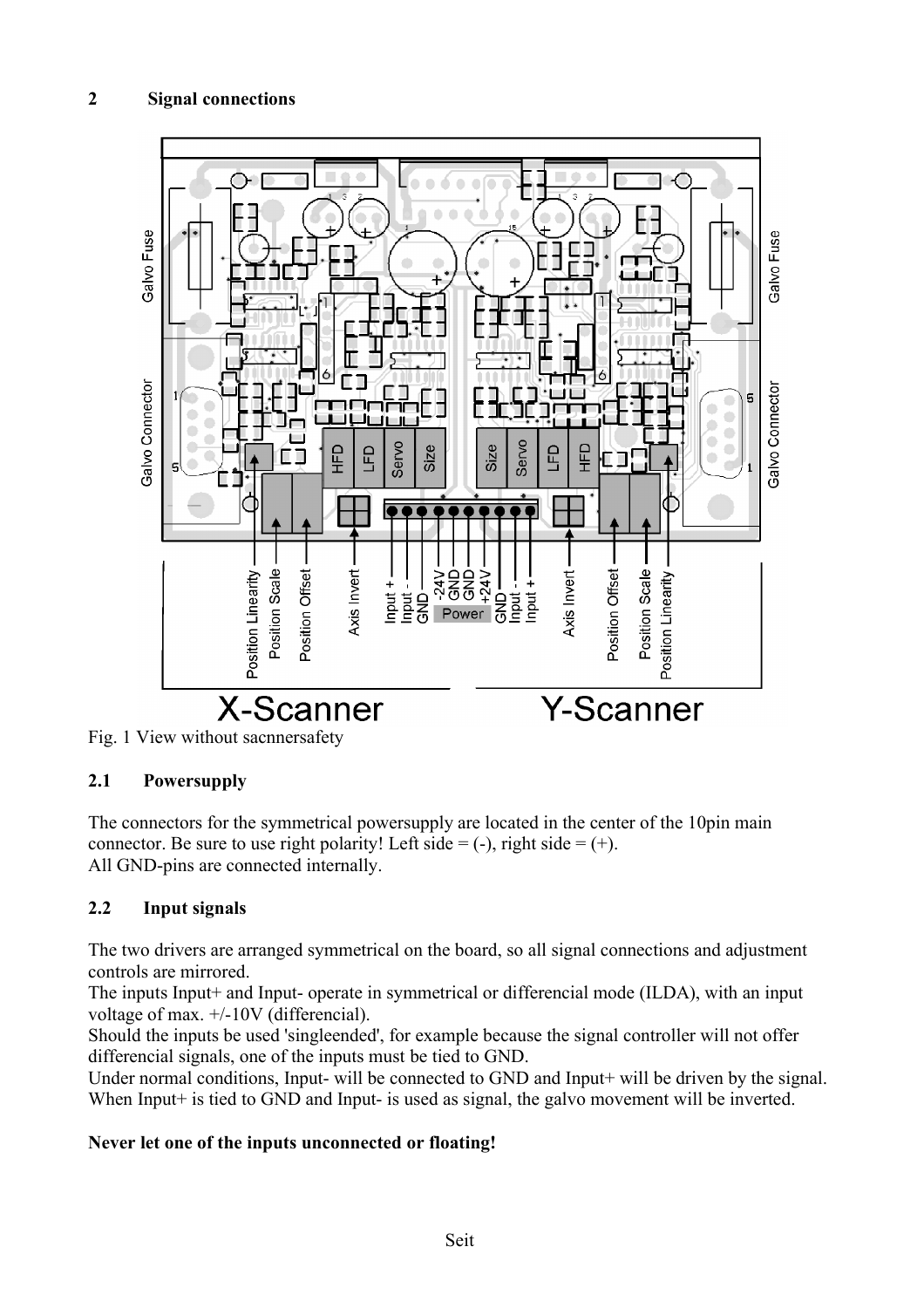#### **2.3 Inverting jumpers**

Placing the 2 jumpers 'axis invert' 90 degrees against their current position will invert the galvo movement to allow a correct orientation of the laser projection.

#### **2.4 Safety signals**

When using an external safety circuit, the position signals are located at two singlerow 6pin sockets, where the onboard safety is mounted piggyback.

Both signals, input and feedback are matched internally, resulting in corresponding amplitude. Both sockets have identical pinouts and correspond to each driver axis.

Socket to safety module (pin 1 is back near power parts, pin 6 directs to front side of the driver):

- $\frac{1}{2}$  +15V<br>Positie
- Position Galvo (Feedback) +/-10V
- 3 Position Input (Inputsignal) +/-10V
- 4 Galvocurrent (rectified pulse signal)
- 5 Driver Off (TTL)
- 6 GND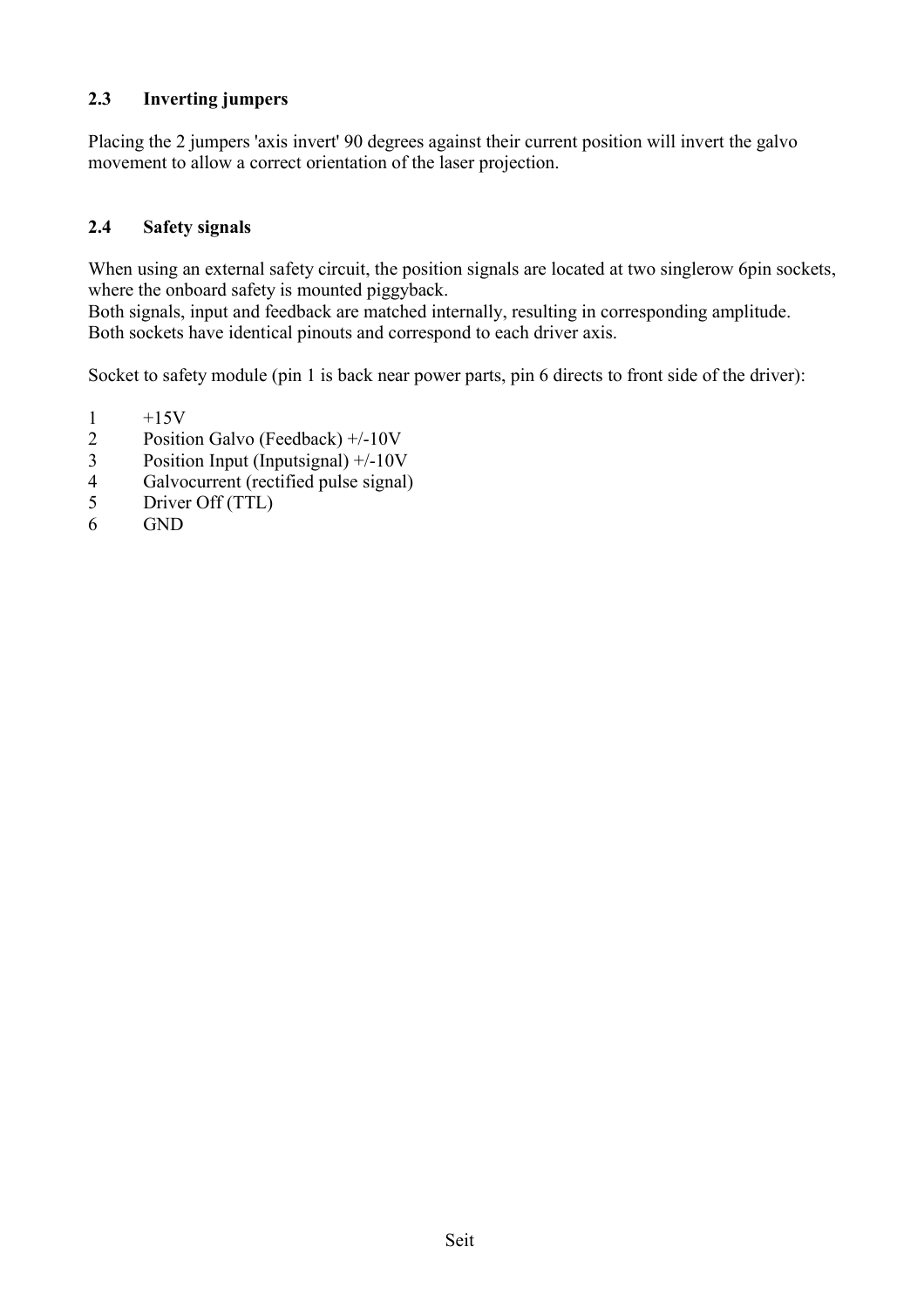### **3 Adjustment controls**

# **3.1 Function of drive controls**

The driver controls are responsible for the behavior of the servo loop and the speed and accuracy, the galvo position is controlled.

Aging of the galvos, change of the mirrors, change of a complete galvo and also extreme temperature changes can result in a re-adjustment from time to time.

# **Important: A minimum of knowledge is required to do this.**

**Adjustments should be done only by qualified persons.**

**The manufacturer excludes liability in case of damage resulted by misudjusted controls. Adjustment to factory setting will be charged, when misudjusted drivers are sent back for warranty repair.**

See also chapter 4 for adjusting driver (page 9).

### **Size**

With the size control, the picture size (input signal level) can be adjusted from zero to maximum. To avoid angular movement out of range, the control software should be set to a small scanangle, and then go to maximum deflection angle carefully.

The size controls should never be set to maximum to allow some corrections (for example making a a circle round).

#### **Servo**

Servo (Servogain) sets the amplification (proportional part) of the position control loop. An excessive high value can cause oscillations and resonances at the galvo.

### **LFD**

Low frequency damping reduces position overshooting.

### **HFD**

High frequency damping softens the movement step to final position. This can eliminate the ' $3<sup>rd</sup>$ order bump' caused by LFD when galvoposition reaches the final value after a position step.

### **3.2 Function of feedback controls**

The feedback controls are reserved for adjusting galvo-specific parameters.

An adjustment is only necessary after changing galvos.

The adjustments can eliminate some mechanical tolerances in the feedback sensor of the galvos. These controls should not be changed after initial setup of the galvo.

### **Position Offset**

Creates an offset to the position signal. The mechanical center of the galvo can be adjusted to avoid an early angular deflection limit in one direction.

Input signal should be zero when adjusting. The mirror should be aligned parallel to the connector at the galvo.

**Important: Do not use this control to adjust picture position of the projection.**

**This can be done by software or by mechanical turning of the galvos in the galvo mount.**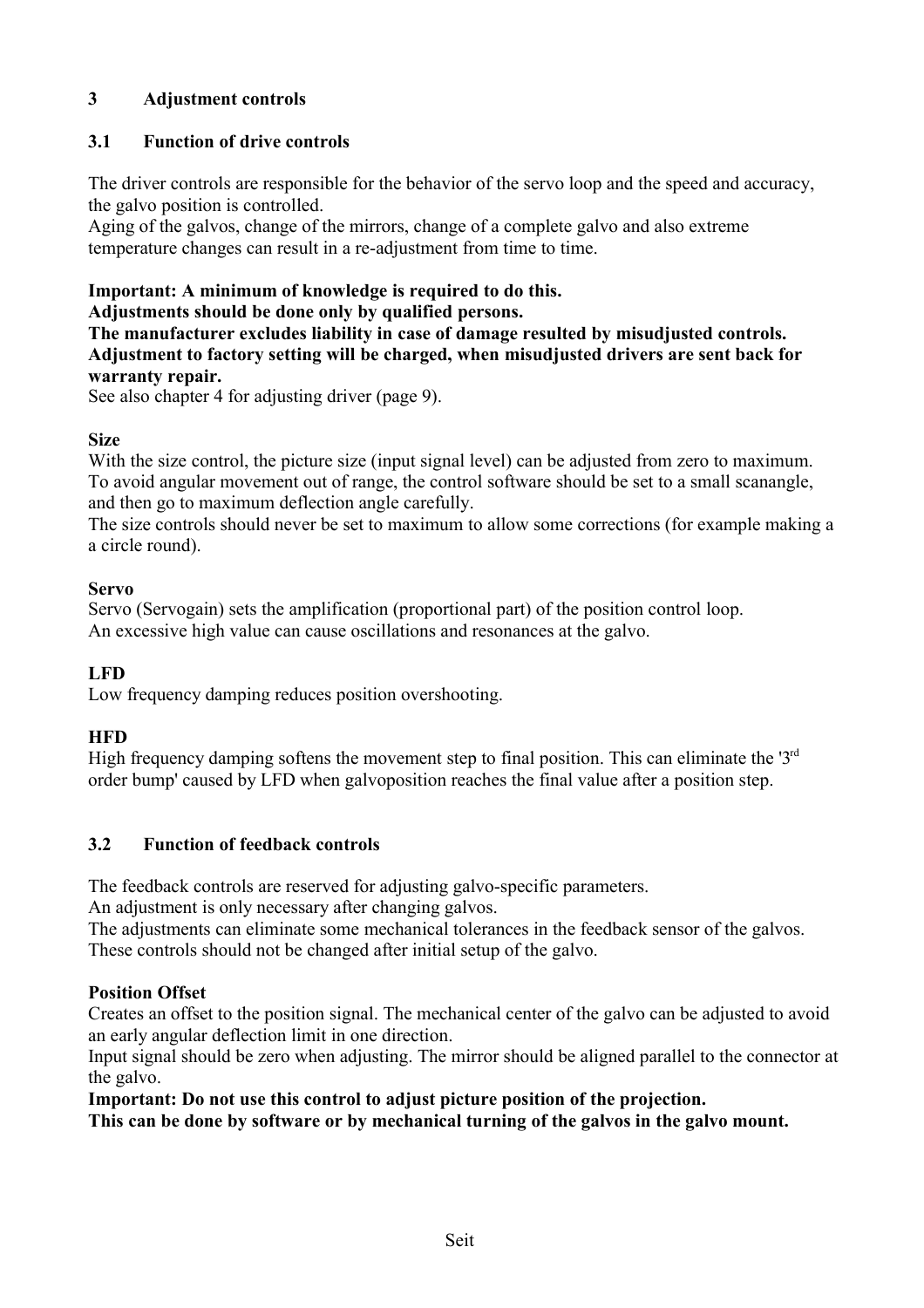#### **Position Scale**

Adjusts the signal amplitude of the position sensor. The amplitude of both galvos should be set to a similar value. Otherwise, the identical driver setup of both galvos could be difficult.

The setting can be checked by adjusting both 'Size' controls to about 80%.

Project a square at low scanspeed.

Reduce picture size by software to avoid the mirrors bumping against mechanical stops.

Increase software settings to maximum for both axis while watching the projection.

Adjust Position Scale until both axis have maximum deflection angle.

#### **Position Linearity**

Adjusting the linearity of the position sensor. Many galvos do not deflect linear from zero to maximum angle. This adjustment is not critical, so a normal SMD-poti was used. The factory settings are center position.

A correct adjustment can only be done when projecting a grid testpattern.

The distance of the various lines should be similar at upper and lower half (right and left side) of the projection. When adjusting linearity, the line distances move.

There is no risk to overturn the poti. A small jump in size will happen.

Be sure that the final setting will be not in the 'dead' (overturned) area of the poti.

#### **3.3 Factory settings**

The scanset is full adjusted. The galvos are marked with  $X$  and  $Y$  or they are mounted in the mount in that way, that the lower galvo is the X-galvo and the upper galvo is the Y-galvo.

Be sure that the right galvo is connected to the right side of the driver. Otherwise, the driver settings will not match the galvo.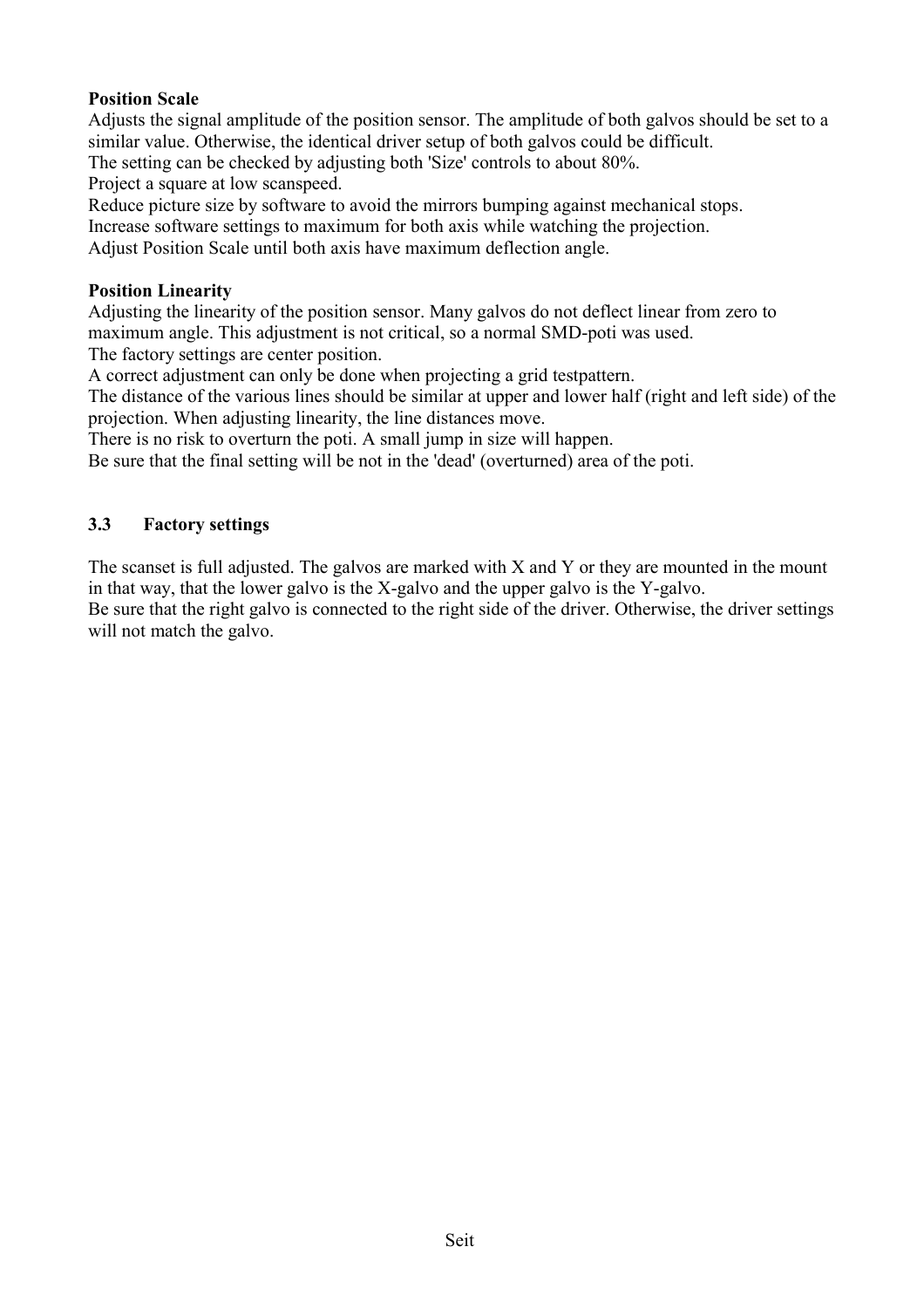# **4 Setting up deadjusted drivers**

After replacing one or both galvos or mounting another mirror size to the galvos, it sometimes can happen, that the driver loop becomes instable when first switching-on.

This can cause ringing and oscillation. The driver must be shut down immediately to avoid damage of the galvos! A new adjustment setup must be done from zero.

The following procedure is recommended for complete driver adjustment:

- Driver is switched off!
- Set size counterclockwise to minimum (until 'click')
- Then set size 4 turns clockwise
- Servogain counterclockwise to minimum (until 'click')
- The set servogain 3 turns clockwise
- Both LFD and HFD counterclockwise to the limit (until 'click')
- Then turn LFD 5 turns clockwise.
- Switch on driver and scan a simple testpattern with 4 to 5 sqares which are arranged inside each other. The outer square should be drawn at maximum size. Scanspeed is 8-10kpps. Scansize by software set to maximum.
- Set servogain clockwise until a movement of the galvos occurs. The shape of the picture should now be recognizeable. Continue turning size until there will start overshoot at the edges.
- Adjust size until the projection is about 70% of maximum scanangle.I you cannot reach size, use the position scale control to compensate.
- Reduce overshoots by turning LFD. Change between increasing servogain and reducing overshoots until you see bumps or 'undershoots' at the edges, which cannot be corrected with LFD.
- Turn HFD clockwise to move these bumps outside the square until you can adjust the resulting overshoot again with LFD.
- Scanspeed should now be increased until the shape of the edge is clearly visible.
- Do not overdrive speed.
- Repeat increasing servogain, eliminate overshoots with LFD, eliminate bumps with HFD, until it is no longer possible to eliminate the bumps. Reduce servogain a bit and readjust LFD and HFD until all edges look sharp and no curves in the lines.
- When the picture starts to be instable or oscillate, reduce servogain.
- Try to set the shapes of the edged for both axis the same. Control by LFD: When adjusting a small amount of overshoot, you can see if both axis are set to same values.
- Increase of scanspeed for a short moment can also show same shapes of both axis.
- When the picture is set to a maximum quality, reduce scanspeed to not overload the galvos.
- When driving the scanner beyond limit over longer time, the overload protection can shut down the driver. Reduce scanspeed or picure size by software to avoid shutdown.
- Now scan a grid testpattern with maximum software size an max. 15kpps.
- Increase size at driver to maximum. Caution! Don't scan beyond the maximum scan angle of the galvos. Check the possible angle in the datasheet of the galvo. Adjust position scale until you can reach the maximum scan angle with set 'Size' to about 80% of maximum.
- Set up both galvos to the same angle.
- If the projection looks limited at one half of the picture, correct center with positon offset.
- If the grid seems to be distorted in one direction, adjust Position Linearity.
- After setup, the picture should be scanned centric, symmetrical and with same and maximum scanangle.
- The same projection angle of both axis can better be checked to use a simple circle. Do not scan it too fast to avoid distortion.
- Now scan the ILDA standard pattern a an angle of 8 degrees
- Increase scanspeed until the circle of the testpattern touches the small square at the inner sides.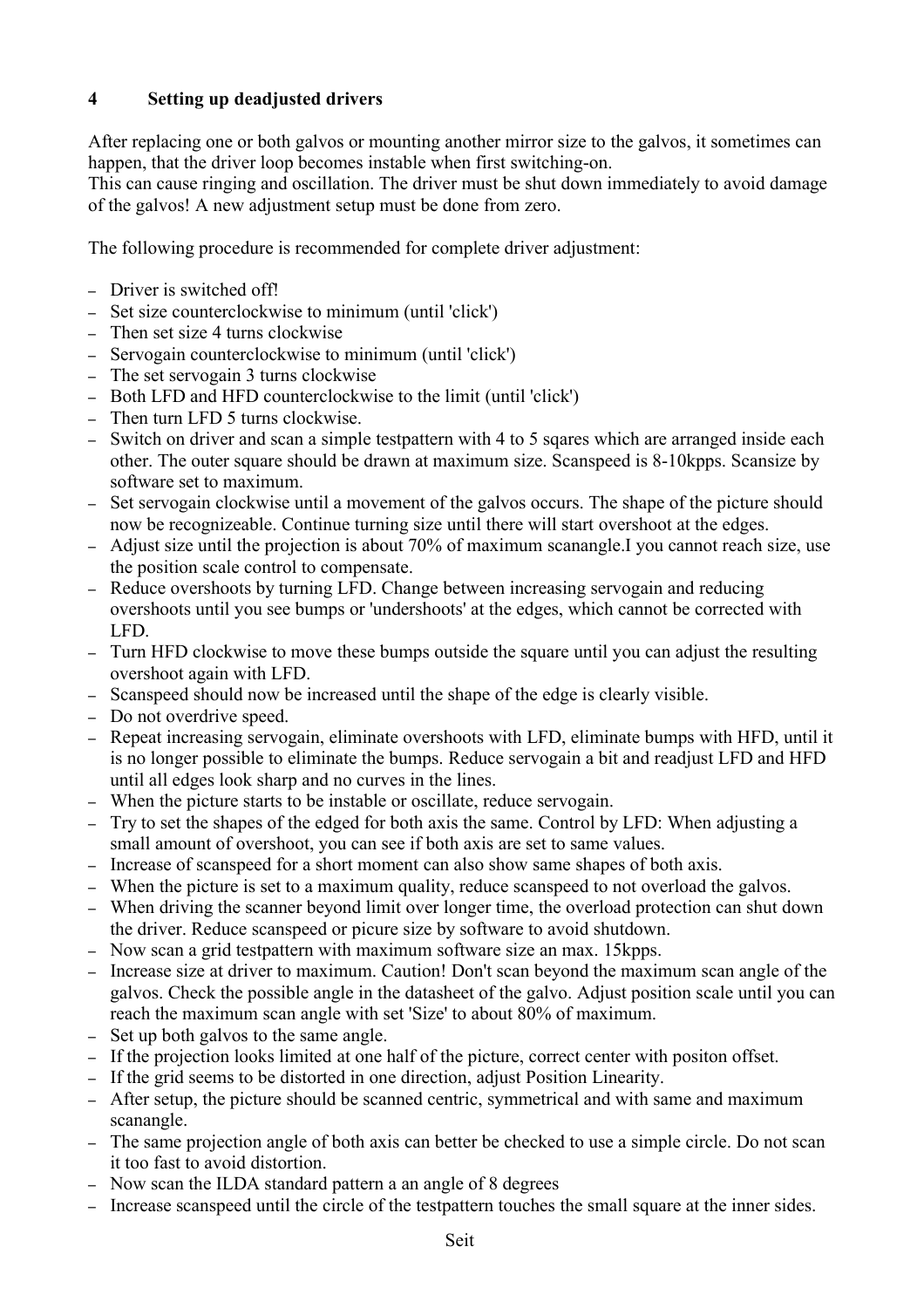When the circle is oval, the larger size is the faster axis. Try to get the smaller side to the same size by use of servo gain, LFD and HFD. If this is not possible, the faster galvo has to be reduced in speed. In the best case, a perfect circle should be shown.

- Naturally, there should be no overshoots or bumps in the testpattern, when adjusting the circle.
- When the ILDA-testpattern is projected properly, read the scanspeed. It should be about the value, the scanners are specified for.
- The scanner is now adjusted. Use different testpatterns at different angles to check all details and correct slightly, if necessary.

The ILDA testpattern is good to check speed and finetuning. For initial adjustments, it is not very useful. Therefor we suggest to use own, simple testpatterns, for example sqares, diagonal lines or circles. Also the 'Lasermedia' testpattern is very suitable for initial adjustments. But it should not be scanned too fast (about 15K at 30-40 degrees).

To check same size of both axis, use simple circles or the 'Orientation' testpattern.

#### **4.1 Note on scanspeed:**

The measuring of the maximum scanspeed under the use of the ILDA testpattern can only give a true value, when the software will not influence the projection of the testpattern. Programs, which do self interpolating of points or edgerepeats will increase the measured value.

A galvospeed of 30K ILDA does not mean that every show can be scanned with 30K. Because ILDA-speed is specified at a very small angle (8 degrees and smaller), the scanspeed in reality is much lower. At ILDA 30K, normal graphics shows can be scanned between 20K and 26K, depending on scanangle. Beamshows should not be scanned beyond 20K, because these shows normally contain many position jumps but less points. A high scanspeed results in high thermal load at the galvos and may cause triggering of overload protection.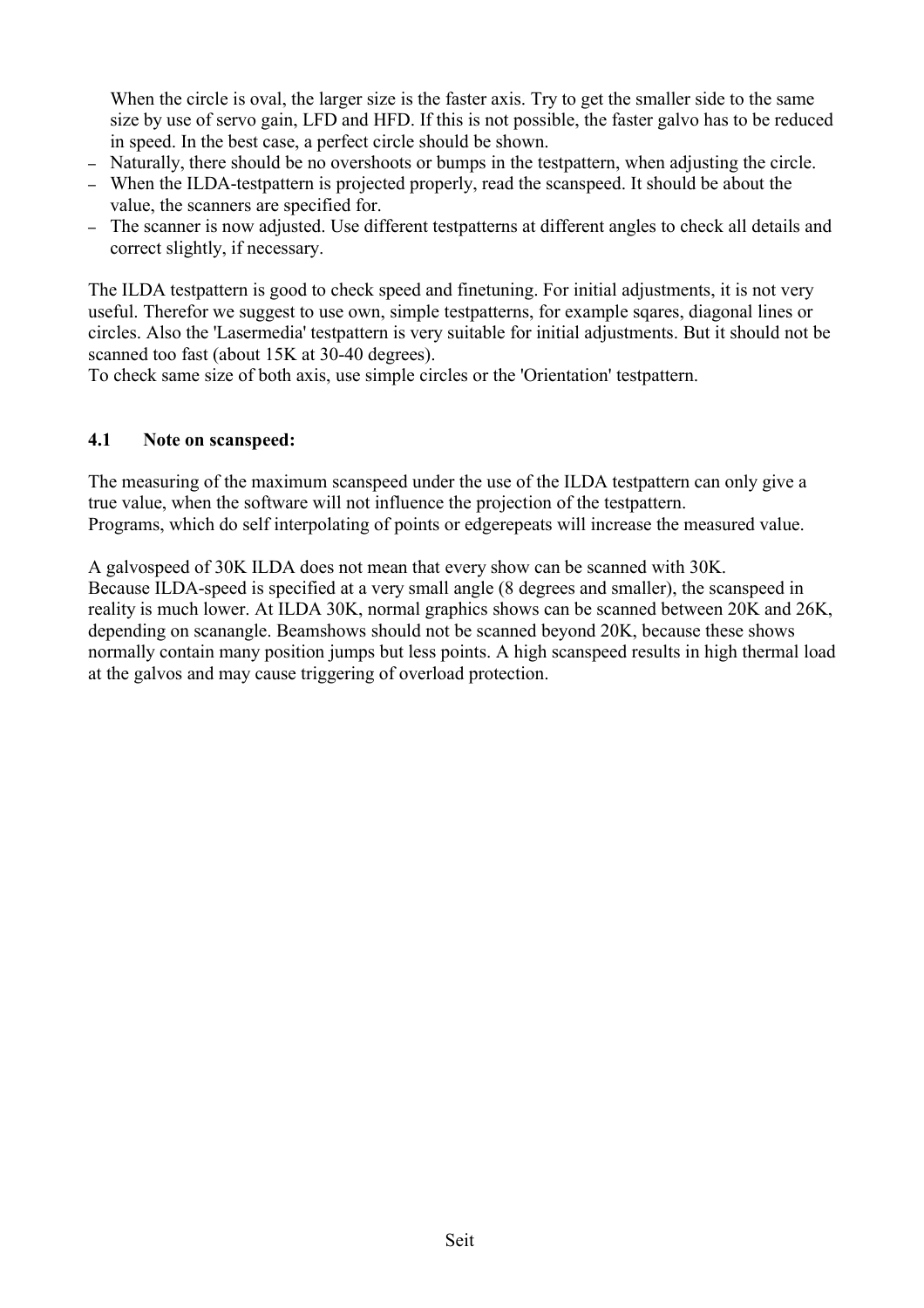# **5 The scannersafety**

# **5.1 Features**

- Digital position monitoring with 8 Bit resolution
- Sampling frequency 20kHz
- Monitoring of galvosposition **and** inputsignal
- fixed timewindow (triggerdelay) 25ms
- Maximum sensitivity  $\frac{1}{4}$  maximal scanangle scanned in 25ms
- Minimum shutdown time 250ms (selectable via intensity input)
- 3 independant colorchannels are switched-off simultanously
- Intensity input as differencial input

The scannerdriver includes a complete microprocessor controlled movement monitoring of the galvos. This was first developed in their basic function 1997 by Mueller Elektronik and is used successful under different brands since that time.

The advantage of integrating the safety into the driver is that there is no need to adjust different signals levels. This ensures that all signals are measured correctly, reducing the risk of malfunction. The safety is mounted as module and can be removed or replaced easy.

The safety measures the moved angular distance of the galvos in a defined timewindow. The position signals are measured as well as the input signals.

This avoids measuring wrong or oscillating signals of defective galvos as a valid movement signal.

### **5.2 Description of operation**

The formula of the safety is:

Scannermovement okay (safe),

**if** (inputsignal X **and** galvoposition X) **or** (inputsignal Y **and** Galvoposition Y) has moved distance n during time T.

Timewindow T is fixed to 25ms.

Distance value n can be set at 'Sensitivity' control. A maximum value means maximum sensitivity (long distance has to be scanned). Minimum value means minimum sensitivity (a short distance has to be scanned during time T).

The intelligent safety function allows to monitor both safety problems, which can happen during operation:

- Scan angle too small or standing points
- Scan pattern scanned too slow

In addittion, there is monitored if the galvoposition does not follow the input signal. Oscillating and noisy position signals will not be taken as valid movement vlaue, if they do not match approximately the input signal.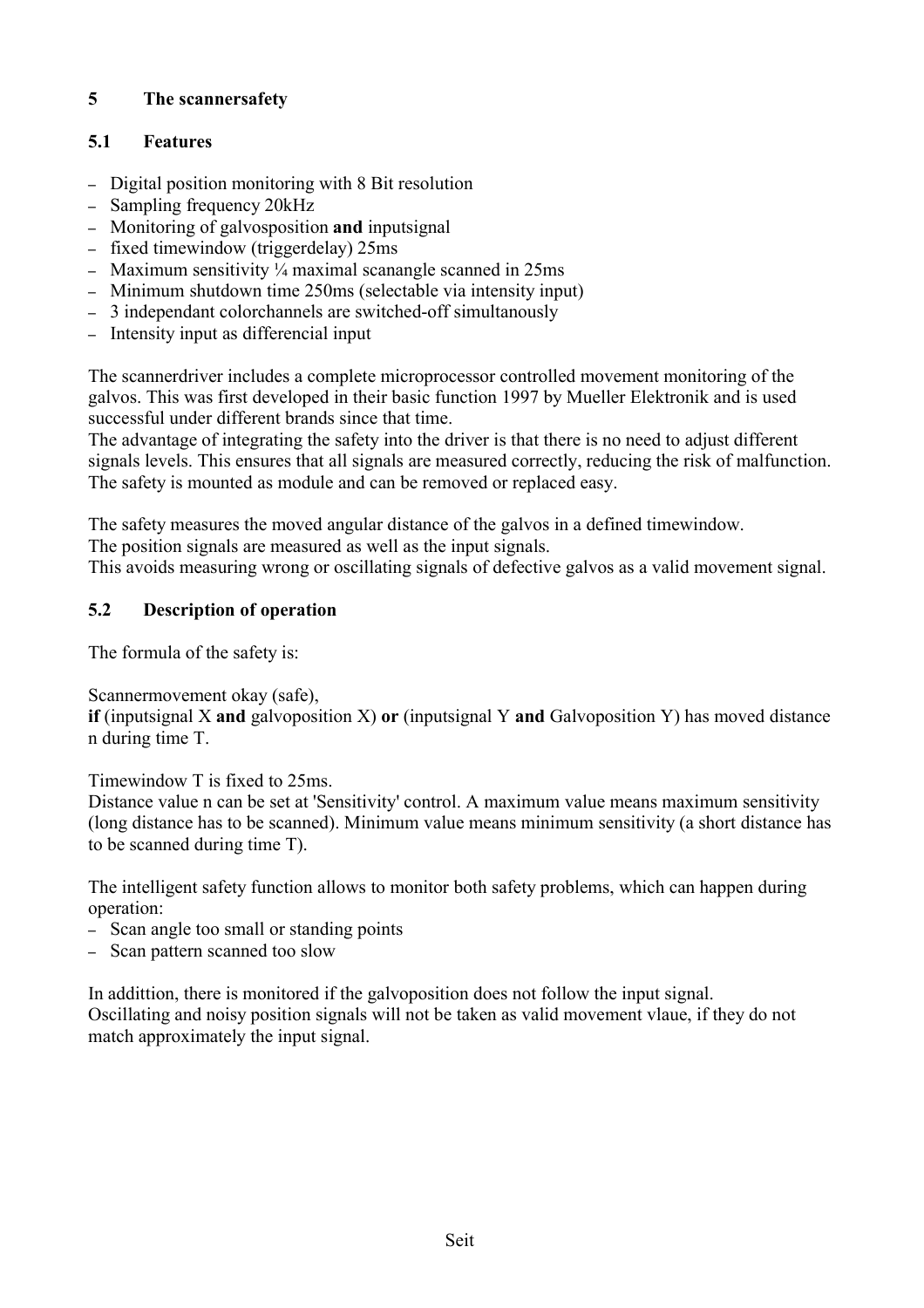# **5.3 Responsibility**

Beside to the local safety regulations, the scanner safety offeres an **additional** monitoring circuit to protect the laser system against being in unsafe condition.

The scanner safety is **no device which makes a lasershow system safe**.

The safety circuit **does not make a safe lasershow**, because the power density of the laser defines if a show can be safe or not. The safety circuit can only minimize possible risk caused by malfunction (defective galvo, driver, no power at scanner..) and mistakes of operator (standing beams during show).

The user has to make shure that the system, where this product is installed, meets the local laser safety regulations in any case, independant if a scanner safety is installed or not.

The manufacturer excludes liability in case of damages caused by a laser, even if the scanner safety was operated correctly or not.

Any liability claims regarding damage caused by unsafe laser systems using this safety circuit will be rejected.

Using this scanner safety will not replace the need of meeting the local safety regulations for lasershow.

**Note:** Test the correct operation of the scanner safety before beginning of a show event. Program a too small projection or a standing beam or reduce scanspeed to minimum until the safety triggers and blanks the laser.

# **NOTICE!**

It should be taken into account, that the scanner mirrors have no default position when driver power is off or when overcurrent protection shuts off the driver.. In this case, laser radiation can be deflected in any direction. The user has to make shure, that such deflection when changing between power off and power-on can not point to a person's eye by accident. This is also an important point to keep in mind, when working on the laser system for maintenance or adjustments.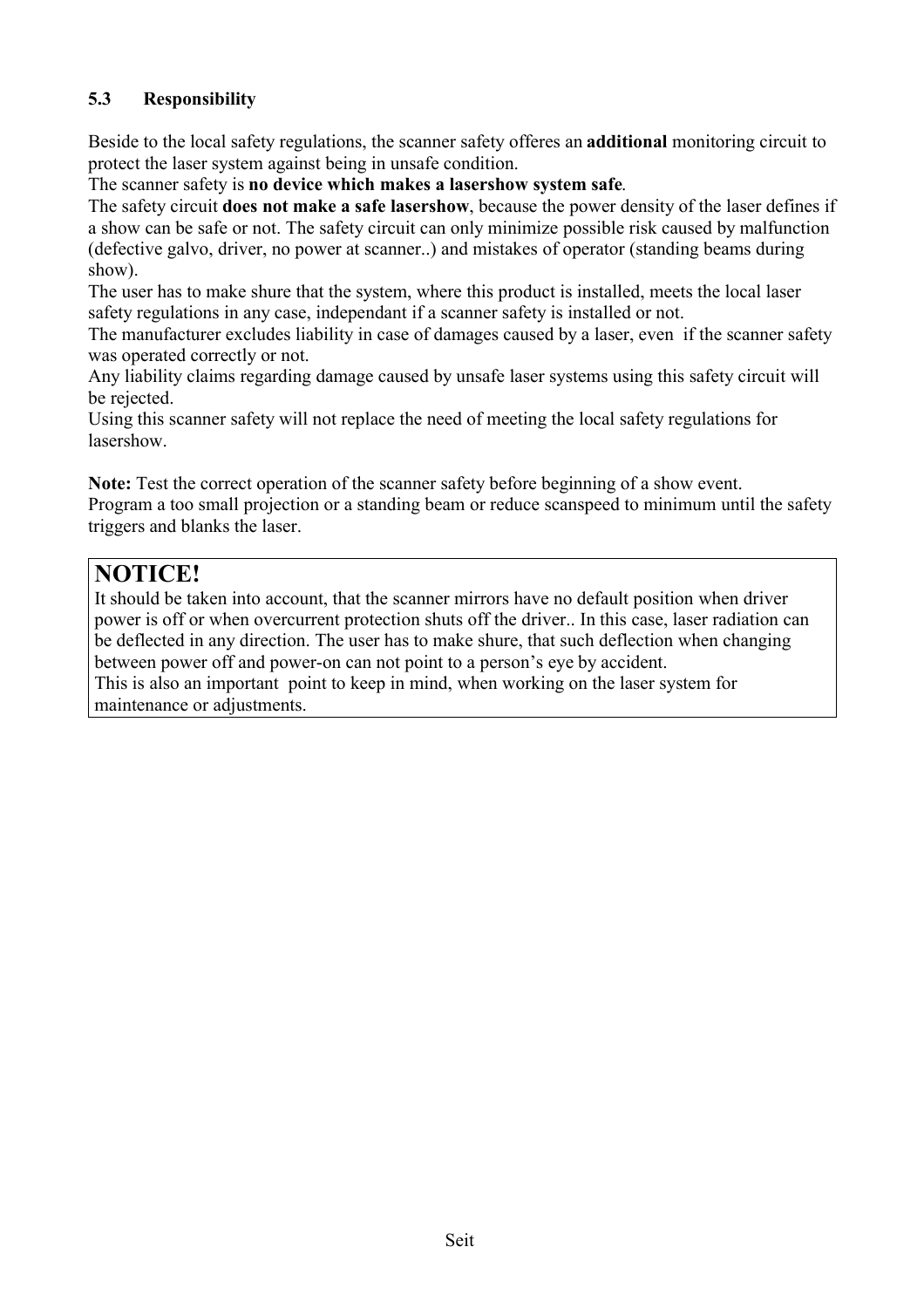#### **6 Connections scannersafety**



Fig. 2 'Remote Control' currently is without function

#### **6.1 Intensityinput**

This input is designed as differencial input. It an also be used as singleended input by connecting Intensity In- to GND.

The signals 'Intensity/Blanking' of the show controller (or ILDA-cable) are connected to this pins. Ensure that your software or showcontroller supports the output of intensity or blanking.

The intensity signal should represent the condition of all color signals of a lasershow.

When using RGB systems, a digital blanking signal should be used, if possible.

When used in singlecolor systems, even the colorsignal itself can be used, if there is no additional blankingsignal available.

The safety circuit will take 5% of the total value of 5V (differencial) as 'On'-condition.

The Intensityinput is **not** connected to any output signal, like it is done at some other safety boards. The Intensityinput has the simple function of controlling the shutdown duration of the safety outputs. When the afety detects a problem, normally the color outputs are shut-off for at least 250ms.

Some lasershows include dark scenes where the scanners are not moving (Laser is blanked). The safety now will detect an unsafe condition. The shutdown duration of 250ms can be a problem, when the show output restarts. Then some showframes can be blanked by the safety.

When the Intensity signal is used, the shutdown time will be set to a minimum, so that the output comes without any delay at show restart.

**Note:** A much more effective way to avoid any 'blackouts' is to use a blanked figure during dark scenes. The scanners will not stop movement during show and the safety will not detect an unsafe condition.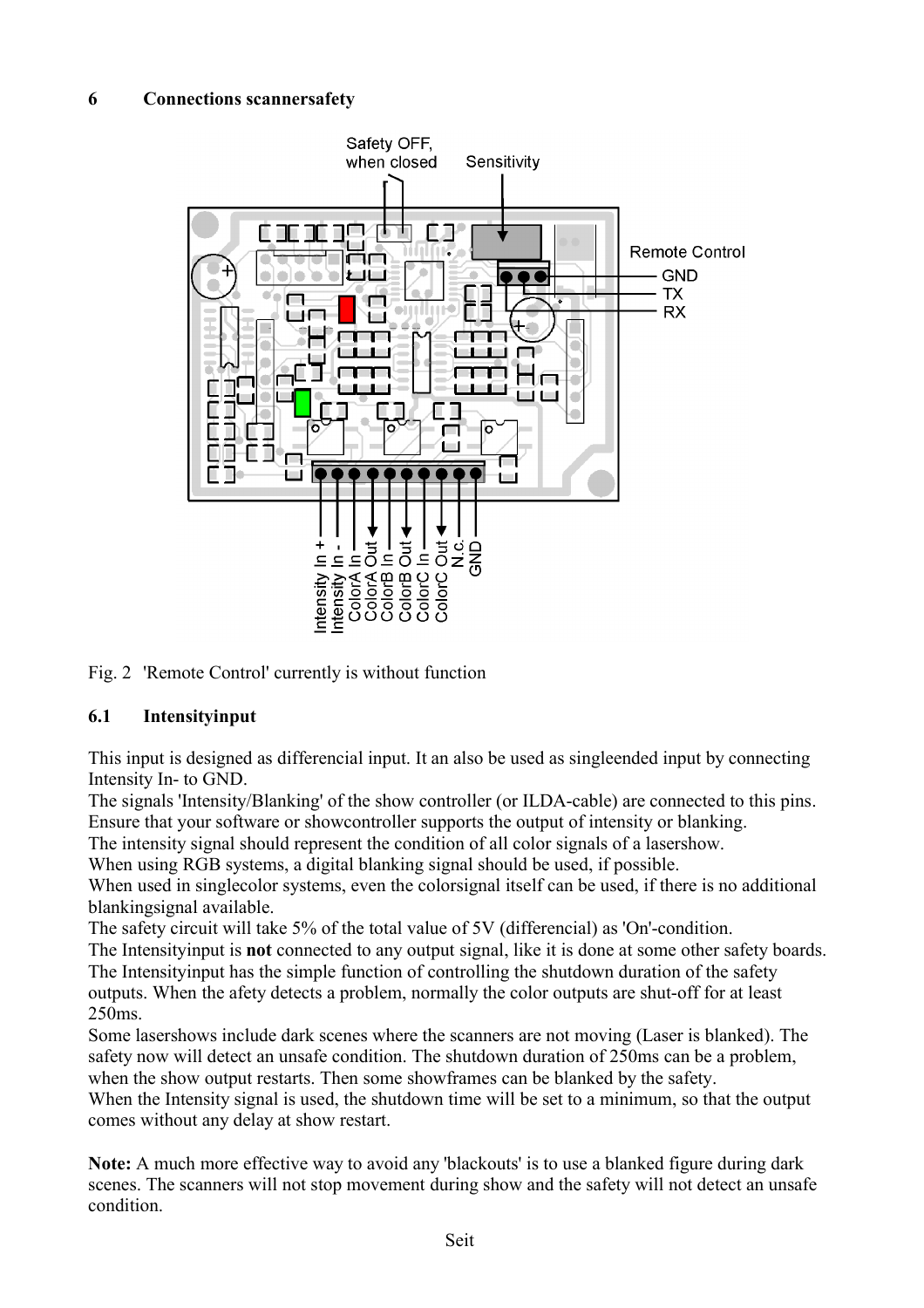# **6.2 Colorsignals**

The 3 color signals, named ColorA, ColorB and ColorC, are all designed identical and are shut-off during unsafe condition simultanous.

The signals can only be used as singleended inputs. No differencial signals can be used. When the showcontroller (ILDA board) uses differencial or symmetrical signals (for example EasyLase), the corresponding (-) signals must be tied to GND (Pin 25 of ILDA connector). GND must also be connected to GND of the safety circuit as well as GND of the laser to control. The colorsignals are designed as optocoupler outputs. The input signal ColorX-In is wired to the collector and the outputsignal ColorX-Out is available at the emitter of the optocoupler.

Maximum current through the optocouplers should not exceed 100mA.

All outputs have a 10 Kohm pulldown resistor to GND. This ensures that the outputs are not left open or floating in error condition. Some cheap lasers will continue emission at open modulation inputs.

The colorsignals are not marked as RGB, because it is not important how many colors and which colors are used. When a laser system just uses a single color, the signal should be connected to the Intensityinput (use singleended mode) of the safety and also connected to one of the color Inputs.

# **6.3 Safety-OFF Jumper**

By closing the jumper pins the scanner safety can be deactivated. This may be necessary, when the system is used for creating standing beams (no audience scanning) or during beam alignement of the system itself.

**Important:** The condition of the jumper is accepted only at power-up of the scanner driver.

To change from one condition to another condition, the device must be switched-off and poweredon again.

When the jumper pins are wired to the outside of the laserprojector, a keyswitch should be used to avoid unallowed deactivation of the safety.

**Warning:** Deactivating safety can cause serious danger! During normal operation, the safety should be activated all time.

Unqualified personnel should not have any access to this function.

### **6.4 Sensitivity**

The sensitivity of the safety can be adjusted here.

The factory setting is minimum sensitivity (max. left or counterclockwise).

By turning clockwise, sensitivity increases.

When scanning a simple pattern, for example a square at >10 kpps, current sensitivity can be checked by changing scansize of the pattern. When trigger level of the safety is reached, the laser must be blanked automatically.

Scan the pattern as small as it becomes dangerous or critical and adjust sensitivity, until the laser will be blanked.

### **6.5 Status-LED Green**

The green LED shows the condition of the scanner safety.

When LED is on, the coloroutputs are set active and the colorsignals can go through the circuit. The safety was not triggered by an unsafe condition.

When the LED is dark, the colorsignals are interrupted by the optocouplers.

A blinking LED shows that there are some short unsafe parts during showoutput and the safety is triggered multiple times.